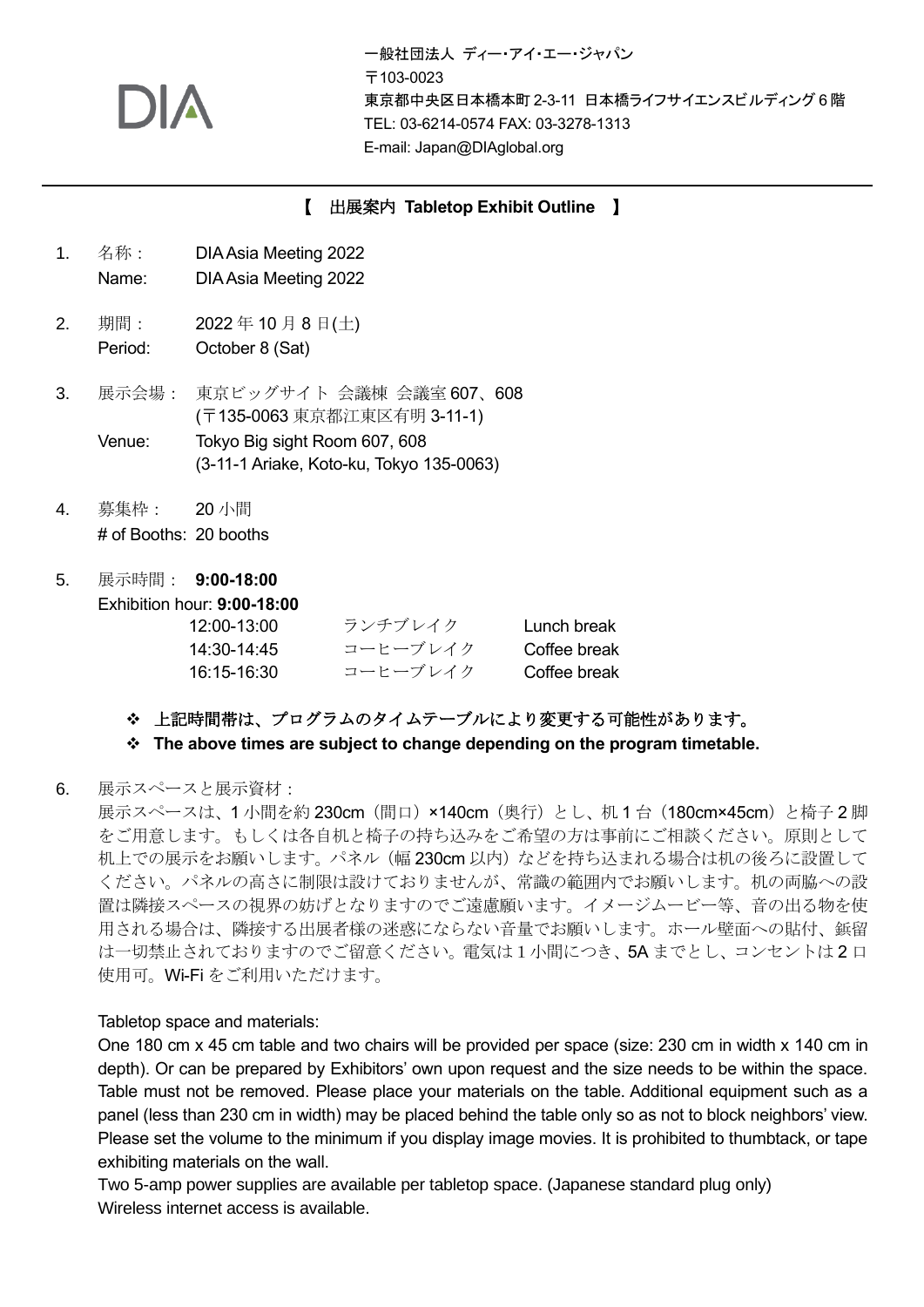7. 出展費:1 スペース **110,000** 円(税込) 出展費には、会議参加 1 名および展示担当要員 2 名が含まれています。展示担当要員の追加は 1 名につ き 13,200 円(税込み)を申し受けます。追加パスは最大 3 枚まで購入可能です。

Exhibit Registration fee: **JPY110,000** incl. consumption tax) per table

Exhibition includes one complimentary full meeting registration and two booth personnel. Additional booth personnel may be purchased for JPY13,200. Additional pass can be purchased maximum 3 passes per booth.

## 8. 出展企業概要:

出展企業の簡単な紹介文および連絡先の情報を、メールで配布する出展企業情報一覧リーフレット(PDF) に掲載いたします。

下記の要領にて、貴社の概要を9月16日 (金)までに DIA Japan ([Japan@DIAglobal.org](mailto:Japan@DIAglobal.org)) までお送り いただきますようお願い申し上げます。

- ⚫ 出展社名 (英語)
- ⚫ 出展社名 (日本語)
- ロゴデータ
- 概要 (1ブースにつき日本語で 220 字、もしくは英語で 100 ワード以内)
- 連絡先 (半角英数字にて記載願います)

Exhibitor's Profile: Exhibitor profiles will be sent by email. Please send the below information to DIA Japan (Japan@DIAglobal.org) by **September 16th, 2022.**

### Exhibitor Profile

- Company name
- Logo data
- Brief introduction of your services (word limit: 100 words)
- Contact information for inquiries
- Website URL
- 9. COVID-19 対策について DIA Japan のイベント会場に来場される方には、ワクチン接種証明(2回)、も しくは 72 時間以内の新型コロナ検査陰性の確認証明、いずれかのご提出をお願いしております。証明書 [\(こちらを](https://www.diaglobal.org/productfiles/10087036/Vaccination_Certificate.pdf) ctrl を押しながらクリックしてください)に必要事項をご記入の上、DIA までお送りくださ い。ご来場されない場合は証明書の提出は不要です。

COVID-19 Measures Upon your arrival at the event venue of DIA Japan, we would like you to submit your proof of vaccination (twice) or the confirmation certificate of a new COVID-19 negative test within 72 hours. Please fill out the certificate form (click [here,](https://www.diaglobal.org/productfiles/10087036/Vaccination_Certificate.pdf) with ctrl key) and send it to us. You do not need to submit a certificate if you do not come to the venue

その他不明な点等ありましたら、DIA Japan までご相談ください。[Japan@DIAglobal.org](mailto:Japan@DIAglobal.org) Should you have any questions, please contact to the DIA Japan Office.